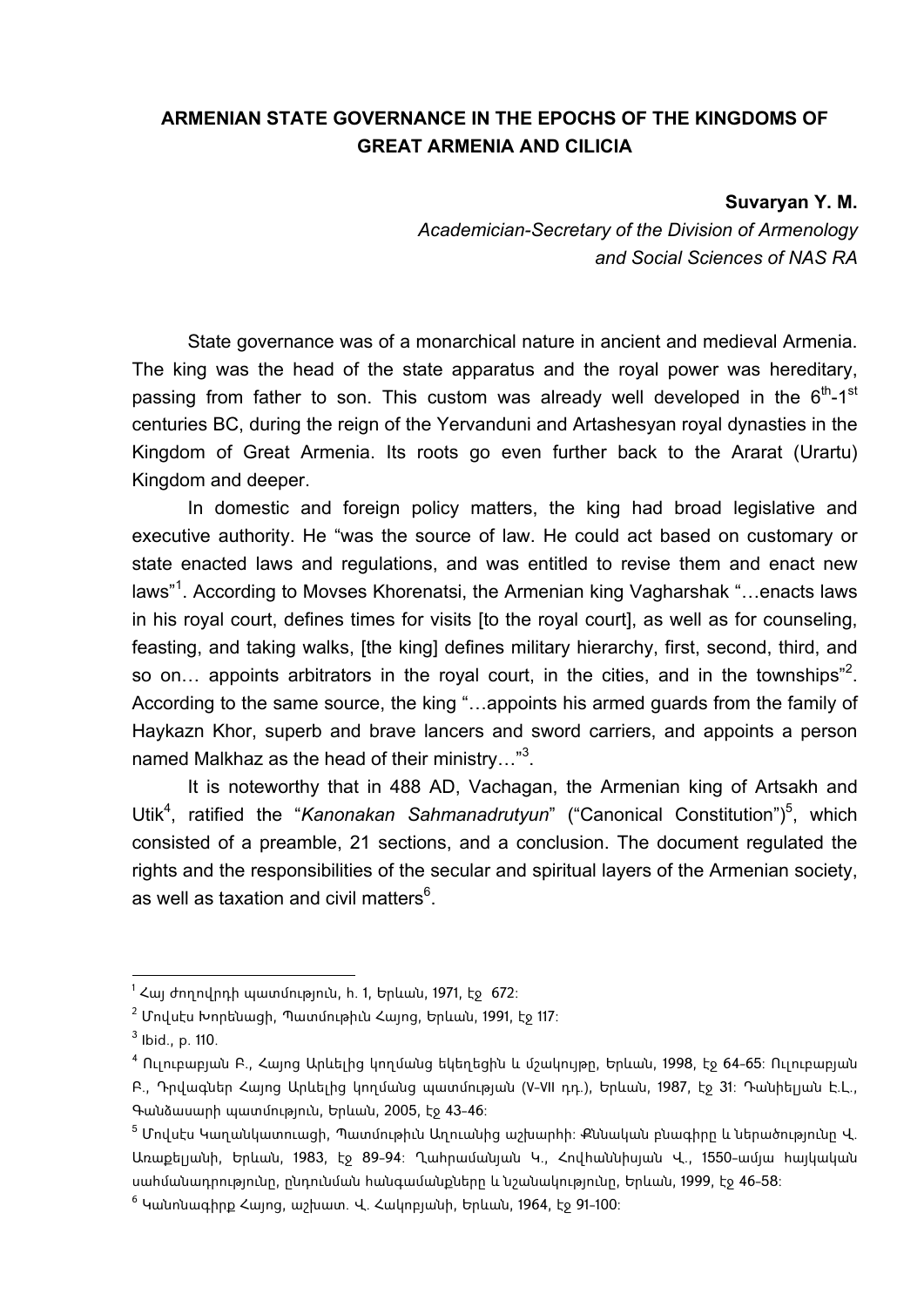According to historical sources, the king was responsible for foreign policy, particularly for decisions on waging wars, making peace, and signing treaties. He was entitled to found cities and give names to them. He was the supreme commander of the armed forces, while also managing all aspects of domestic policies<sup>7</sup>.

The court was the counseling body of state governance, which consisted of the members of the king's immediate circles, especially relatives and the elite of noblemen. *Ashkharhazhoghov* («the forum of delegates») was a unique counseling body, which was summoned by the king at a certain time of the year. Among landlords and noblemen the elite of the rural community was also participating in the assembly. As the supreme counseling body of Armenia, *Ashkharhazhoghov* was usually assembled in Tsaghkotn region, near the mountain Npat, and in Shahapivan<sup>8</sup>.

The functional government was realized through the ministries (or departments). Some of them were permanent, including Հազարապետություն (*Hazarapetutyun -* Ministry of Finance), Մաղխազություն (*Maghkhazutyun -* the Royal Guard), Մարդպետություն (*Mardpetutyun* - the Office of Royal Treasury), Մեծն Դատավարություն (*Metsn Datavarutyun -* the Great Lawsuit), Սպարապետություն (*Sparapetutyun*- the Ministry of Defense), etc.; there were also a number of secondary departments.

*Hazarapetutyun* was one of the main ministries of the state, which was controlling all the rural communities, financial matters, including taxation, and the military<sup>9</sup>.

*Maghkhazutyun* was the department of court guards.

*Mardapetutyun* was the ministry supervising the court, royal manor and the treasury.

In ancient times *Metsn Datavarutyun* was a privilege of the High priest and after the adoption of Christianity in Armenia as the state religion (301 AD) it became the ministry headed by the Armenian Catholicos.

*Sparapet* (minister of defense) was the supreme commander of the armed forces of the kingdom of Great Armenia<sup>10</sup>.

As a rule, the ministries (or departments) were headed by the most influential representatives of the Armenian nobility, while the positions were of an hereditary nature.

The territory of the kingdom of Great Armenia consisted of 124 regions ("gavars"), which were included in 22 "strategies" and the realm of the royal domain. Each "strategy" (or prefecture) had its governor, who in the beginning was appointed by the king, but later the position became the hereditary privilege of the dynasty. Movses

1

<sup>&</sup>lt;sup>7</sup> Հայ ժողովրդի պատմություն, հ. 1, էջ 672–673։

<sup>&</sup>lt;sup>8</sup> Ibid., pp. 828-829.

<sup>&</sup>lt;sup>9</sup> Ibid., pp. 830-831.

 $10$  Ibid., p. 834.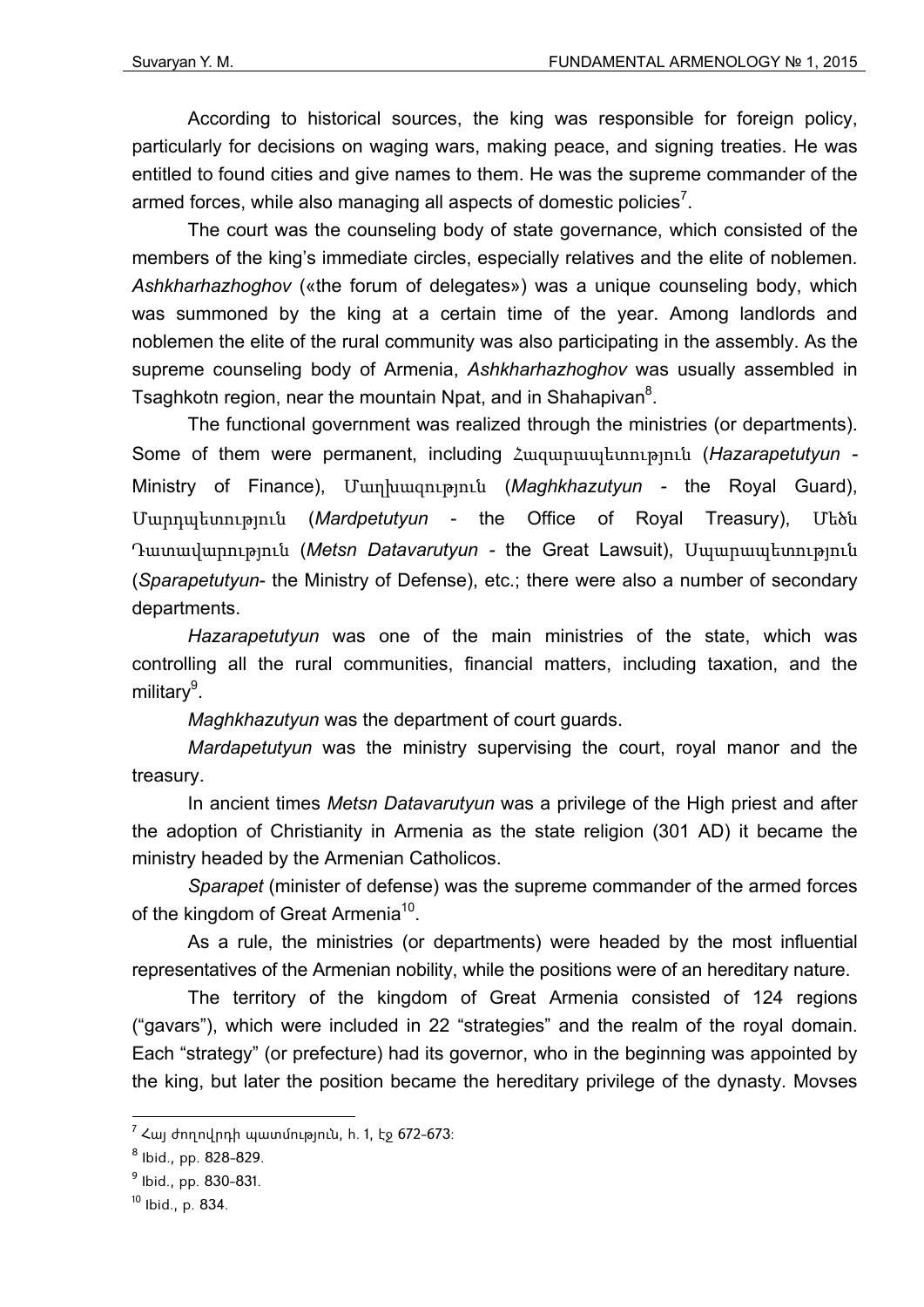Khorenatsi states that the king "appoints Sharashan, who was from Sarasar's family, as «bdeashkh<sup>11</sup> mets» (մեծ բդեաշխ) in the south-west, close to the borders with Assyria, on the bank of the Tigris River..."<sup>12</sup>. At first, the title "landlord" was given to the governors of the regions appointed by the king. Later, however, the title of the landlord became hereditary, while the region became the hereditary property of the princely family (nakharar) $13$ .

The cities in Great Armenia were governed by city governors (վերակացու *verakatsu*) appointed by the king. Besides the governors, however, there were also the city government councils<sup>14</sup>. For instance, according to Khorenatsi, the governor of the city of Tigranakert was King Arshak II's father-in-law, Antioch<sup>15</sup>/Andovk Patriarch of Syunik<sup>16</sup>. Rural communities were governed by the appointed community governors, as the lower layers of the state administrative apparatus. Moreover, bigger cities were independent, while smaller ones together with some of the rural communities were part of the "strategies, while certain villages were in the territories of the cities<sup>17</sup>.

For centuries the landlords were among the most crucial links of state governance (Figure 1). Each landlord was not only a big landowner, but also a governor of a certain region (a body of territorial administration). At the same time, they were entitled to hold positions in state governance and run above mentioned ministries and departments. In their own domains, the nakharars were entitled to taxation, judicial, administrative and military power and fortresses.

<sup>11</sup> Cf. margravial *vitaxae*.

<sup>12</sup> Մովսէս Խորենացի, էջ 116:

 $13$  Հայ ժողովրդի պատմություն, հ. 1, էջ 842-843։

 $14$  Ibid., p. 681.

<sup>15</sup> Cf. Andovk Patriarch of Syunik, father of Queen Parandzem (see: Հ. Աճառյան, Հայոց անձնանունների բառարան, հ. Ա, Երևան, 1942, էջ 158):

<sup>16</sup> Մովսէս Խորենացի, էջ 287:

 $17$  Հայ ժողովրդի պատմություն, h. 1, էջ 682: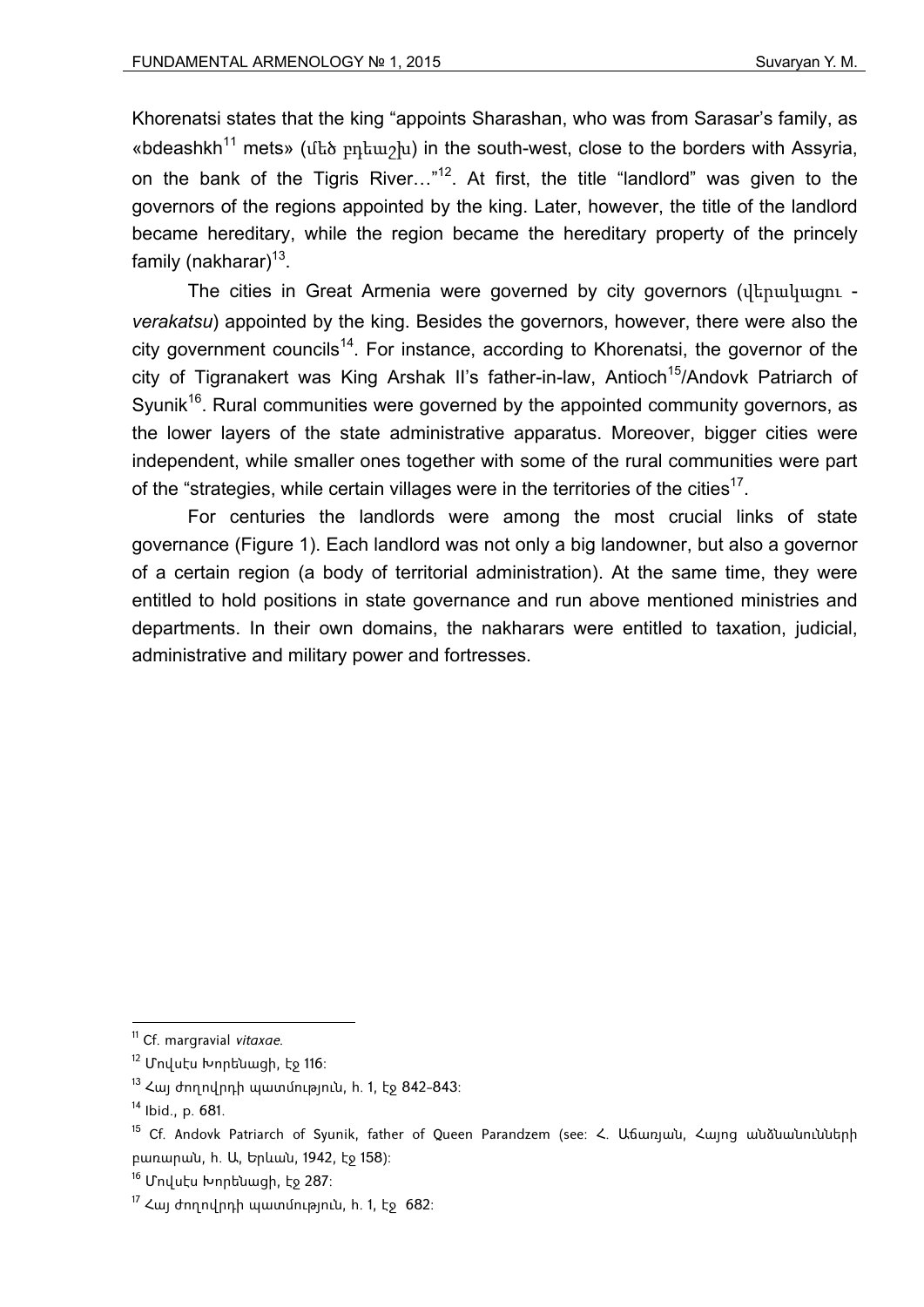

## Figure 1**.** The System of State Governance in Great Armenia

By their nature, the ministries were functional government bodies, authorized to govern the sphere assigned to them (e.g., national defense, economy). Thus, the system of state governance consisted of the monarch, court, «the forum of delegates» (*Ashkharhazhoghov*), the bodies of functional and territorial administration, and the body of judicial power.

From the early Middle Ages the Armenian Apostolic Church became responsible for spiritual development, education, and, partially, the judiciary (the landlords in their territories were entitled to judicial power). In the periods of the loss of the kingdom, the Church also assumed legislative responsibilities and took control over the judiciary.

It is noteworthy that the organizational structure of the Armenian Apostolic Church has not incurred serious changes during seventeen centuries of its existence, which, no doubt, speaks to its efficiency (Figure 2).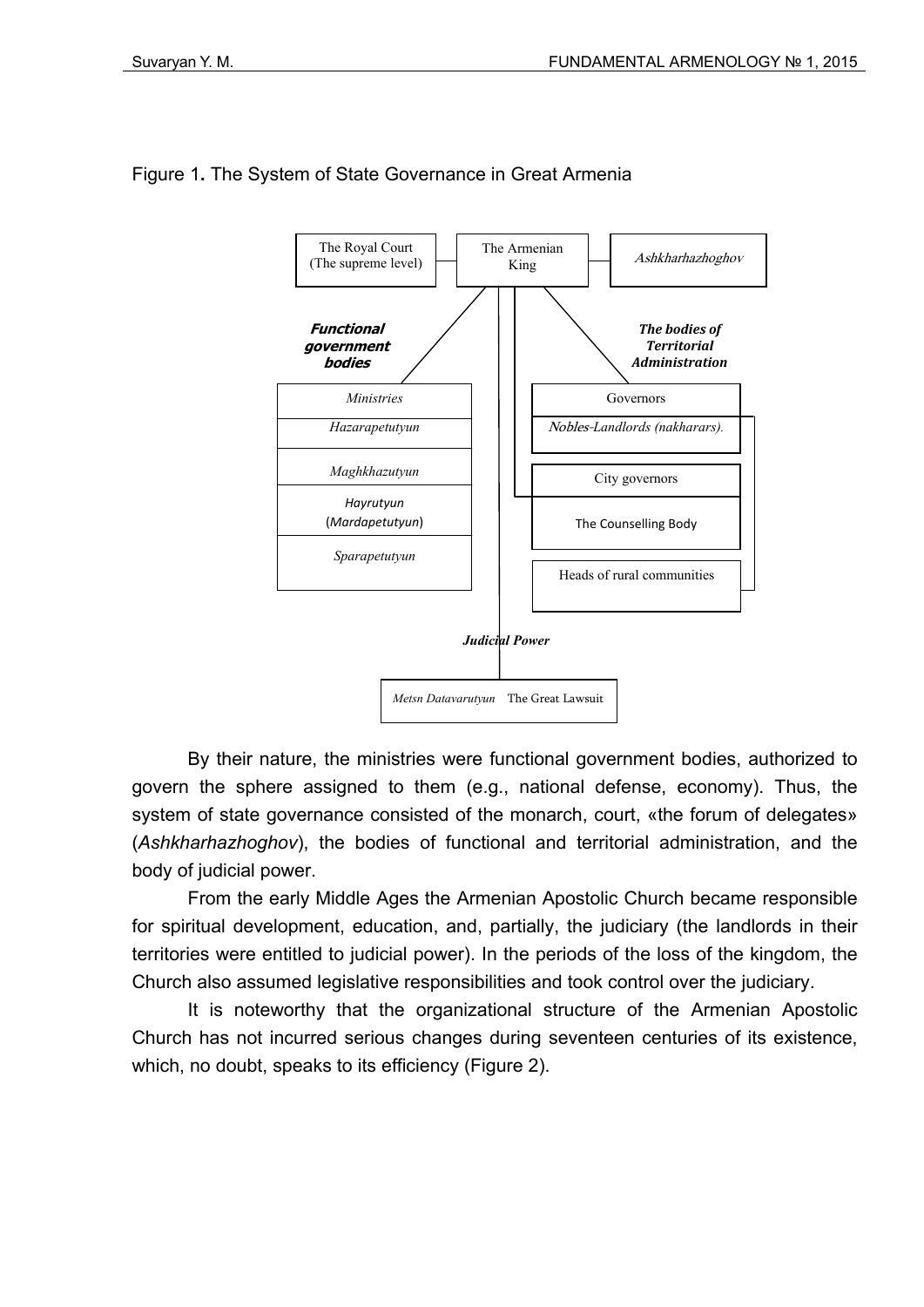

## Figure 2. The Organizational Structure of the Armenian Apostolic Church<sup>18</sup>

After the abolition of the Armenian Arshakuni kingdom (428 AD) both the Persian and Byzantine parts of Armenia retained certain elements of Armenian statehood. With certain privileges, army, and relative independence, the ministers continued to govern in their domains. The Persian court had appointed a *marzpan*<sup>19</sup> in Eastern Armenia. The Church continued to run the ministry of *Mets Datavarutyun*. *Hazarapetutyun* and *Sparapetutyun* continued to function as the main ministries of the Persian Armenia<sup>20</sup>. The *Hazarapet* (the minister of finance) remained responsible for taxation and matters of state building, while the *Sparapet* (the minister of defense) for the army. The government bodies were functioning under the supervision of the Persian royal court. The Armenian statehood (based on the nakharar system), was preserved owing to the rebellions headed by Vardan Mamikonyan (450 - 451) and Vahan Mamikonyan (481 - 484), as well as the hierarchic governance of the Armenian Apostolic Church<sup>21</sup>.

The Byzantine part of Armenia retained the hereditary entitlements of the Armenian landlords until 536 AD. Afterwards, administrative-military reforms implemented by Justinian I (527-565) in the government system of the Empire became dominant, and the Armenian landlords, being restricted in their heriditary economic rights, lost their political and military power in Western Armenia<sup>22</sup>.

<sup>&</sup>lt;sup>18</sup> Because of historical circumstances, different Patriarchates have been formed over time, and the Catholicate of the Great House of Cilicia, all are in the hierarchy of the Armenian Apostolic Church headed by the Catholicos of All Armenians.

 $19$  The title of a governor of a territorial administrative unit of the Sasanid kingdom.

 $20$  Հայ ժողովրդի պատմություն, h. 2, Երևան, 1984, էջ 166:

 $^{21}$  Դանիելյան Է. Լ., Հին Հայոց պետականության գաղափարական ընկալումը վաղ միջնադարյան հայկական աղբյուրներում, Հարք, Երևան, 2006, 1, էջ 18-31:

 $22$  Հայ ժողովրդի պատմություն, h. 2, էջ 219-221, 239-241: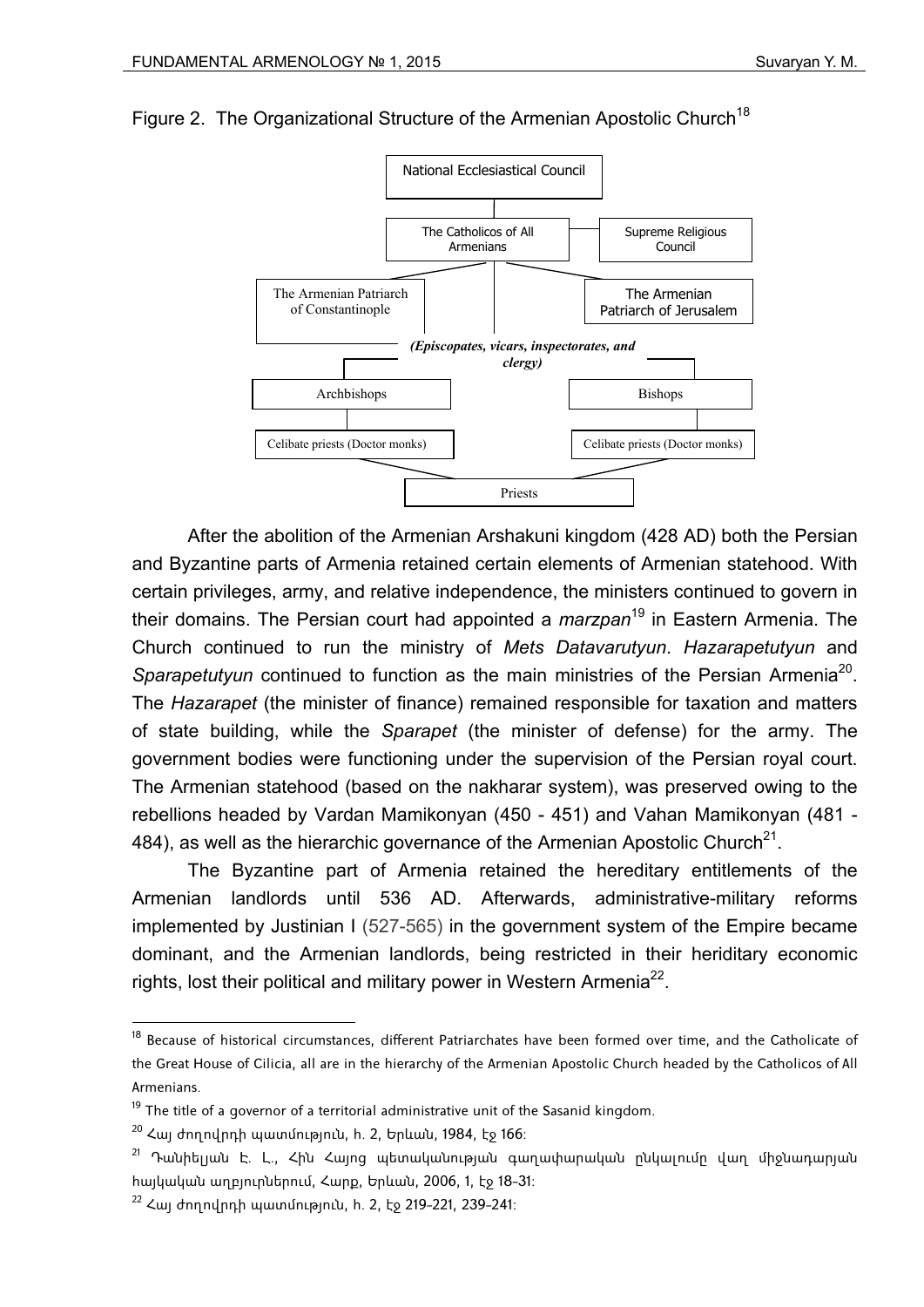*Marzpan* of Eastern Armenia was supervised directly by the Persian king. From the 30s of the  $7<sup>th</sup>$  century, according to historical sources, the country was governed by the Prince of Armenia. After the fall of the Sassanid Kingdom (651 AD) in the second half of the  $7<sup>th</sup>$  century, in conditions of the rivalry between the Byzantine and the newly formed Arab Caliphate, Armenia restored its territorial integrity and independence<sup>23</sup>. The Prince of Armenia was an independent ruler, albeit not with hereditary entitlements<sup>24</sup>. The Church, especially the Catholicos, and the landlords participated in the government of the country.

At the beginning of the  $8<sup>th</sup>$  century Armenia was dominated by the Arab Caliphate. The governing system of Armenia appeared under the supervision of an Arab governor-general (*vostikan*), appointed by the caliph<sup>25</sup>. In the 8<sup>th</sup>-9<sup>th</sup> cc. the Armenian people's struggle against the Arab domination outgrew into the national-liberation struggle reflected in the epic "Davit of Sasun" the roots of which are grounded in the depths of the millennia-old Armenian history.

After the restoration of the Armenian Kingdom, during the reign of the Bagratuni dynasty (885-1045 AD), the king (the monarch) was the head of state, whose powers, like during the former kingdoms of Great Armenia, was of an hereditary nature. State governance, although based on the traditions and features of the earlier Armenian statehood, had its distinctive specifications from the Arshakuni period. The Bagratunis retained the old titles of a number of positions from the past systems of government. The Bagratunis, particularly, favored "the King of Kings" and "the Prince of Princes"<sup>26</sup>.

The Prince of Princes was considered the representative and the deputy of the Armenian king. This position is similar to the position of *Hazarapet* of the Arshakuni period. The Prince of Princes was supervising all the regional governors, city governors. He was responsible for taxation, and, together with the *Sparapet*, was heading the Armenian army during wars.

The Church had a considerable input in the government of the country, and the Bagratuni kings were trying to strengthen the spiritual center of Armenia.

The *Sparapet*, as the commander of the Armenian army, was the second person in the country after the king. In most cases this position was filled with members of the royal family.

The heads of small kingdoms, such as Vaspurakan, Kars, Syunik, and Tashir-Dzoraget, had an important role in the government of regions (nahang) and sub-regions (gavar). The main territories of the kingdom, on the other hand, were governed by

 $23$  Тер-Гевондян А., Армения и Арабский халифат, Ереван, 1977, с. 47-49. Դանիելյան Է.Լ., Հայաստանի քաղաքական պատմությունը և Հայ Առաքելական Եկեղեցին (VI-VII դդ.), Երևան, 2000, էջ 207-225:

 $24$  Հայ ժողովրդի պատմություն, h. 2, էջ 318-319:

 $25$  Ibid., p. 363.

 $26$  Հայ ժողովրդի պատմություն, հ. 3, Երևան, 1976, էջ 266: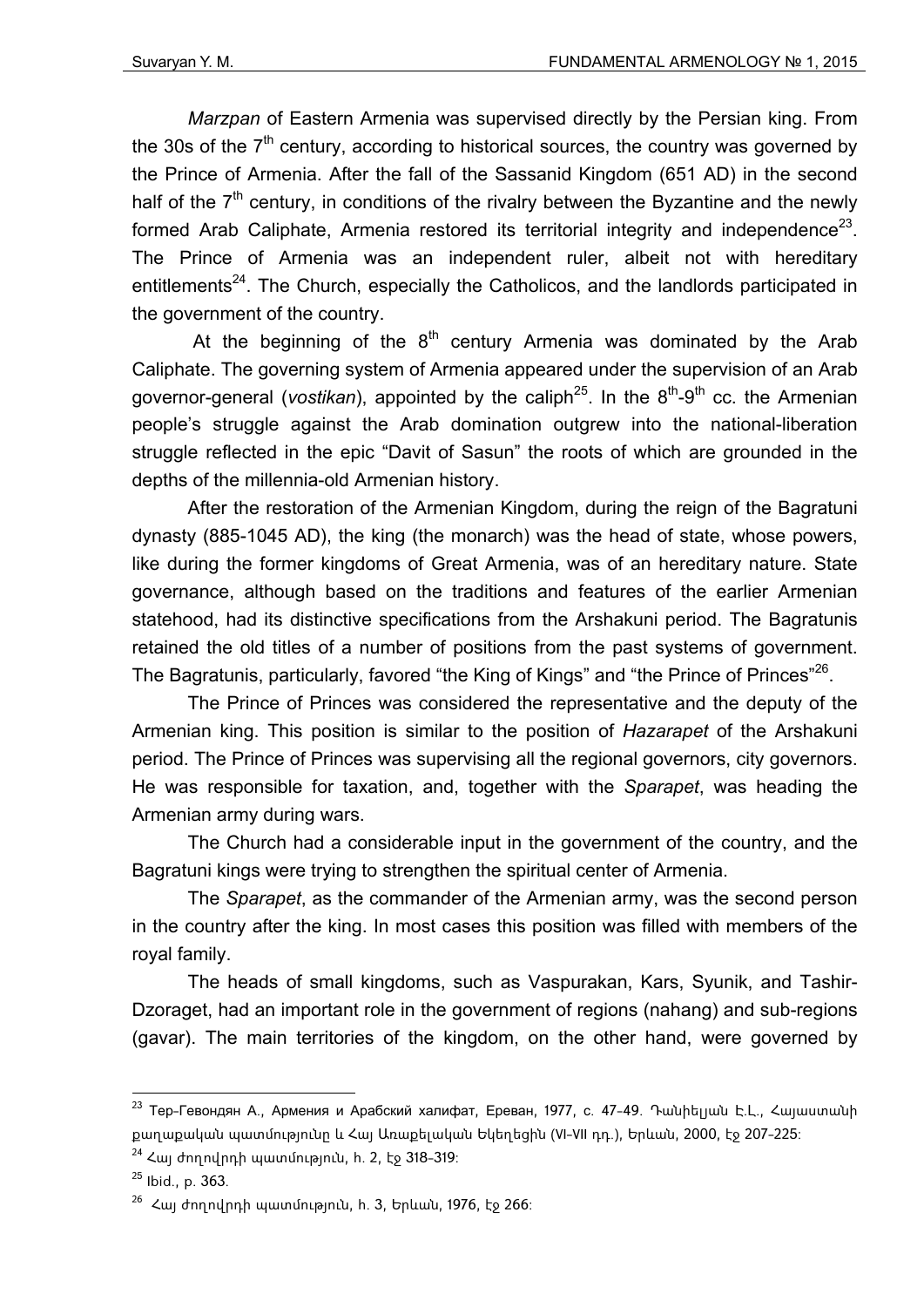governor-princes, appointed by the Armenian king. The heads of small kingdoms, too, needed an approval of their authority from the Bagratuni king<sup>27</sup>.

The social-economic system, including state governance, had a legislative basis. The Armenian kings carried out both executive and legislative functions. As per historical sources (the works of Movses Khorenatsi, Agantangeghos, Pavstos Buzand, Eznik Koghbatsi and Ghazar Parpetsi), the kings enacted different laws, charters, and edicts, aimed at regulating the socio-economic relations in Armenia28. "*Gahnamak*" and "*Zoranamak*," two unique types of edicts, had ratified the position, role, and the size of the military of the governors and landlords in the kingdom. These edicts also classified the governors and landlords based on the Great Armenia system of four military governors and landlords. The regulation of the religious and socio-economic relations was carried out based on the *Kanonagirk Hayots* (Armenian Book of Canons), which had been in use from ancient times until the beginning of the  $20<sup>th</sup>$  century. The secular Code of Laws (*Datastanagirk* by Mkhitar Gosh<sup>29</sup>) was also in use in medieval Armenia.

The system of the state governance in Cilician Armenia (a great principality in 1080-1198 and a kingdom in 1198-1375) was formed based on the above-mentioned principles of the governance that existed in the times of the Kingdom of Great Armenia, as well as some experience of the European countries $^{30}$ .

*Bdeshkhs* (margraves *vitaxae* or duches) kept the second position after the king in ancient Armenia. They were followed by senior landlords, junior landlords, and the free class (ազատներ). In Cilician Armenia, however, the same structure of institutions and the same type of hierarchy had different names: instead of the term *nakharar* were used the terms *prince* and *baron*, alongside of *chatelliens* (բերդակալներ) and the free class or knights (ասպետներ)<sup>31</sup>.

As in the past, the king had exclusive rights (to coin money, levy duties, build cities, strategic fortresses, and bridges). The king was the supreme commander of the armed forces and was in charge of foreign affairs; he was entitled to enact laws and manage other important state matters. The centre of the whole country's governance was the royal court. The governing bodies in the court included the supreme authority (գերագոյն ատեան, դիւան) and the central administrative bodies (ministries գործակալութիւններ) $^{32}$ . The management of the ministries was implemented not by the

<sup>27</sup> Ibid., p. 267, 271, 276-277.

 $28$  Հայ ժողովրդի պատմություն, h. 2, էջ 483:

<sup>&</sup>lt;sup>29</sup> See: Смбат Спарапет, Судебник, перевод и предисловие А. Галстяна, ред. С. Аревшатян, Ереван, 1958, с. XIX-XXIV.

 $30$  Cf. Микаелян Г.Г., История Киликийского армянского государства, Ереван, 1952, с. 238.

<sup>31</sup> Սուքիասյան Ա.Գ., Կիլիկիայի Հայկական պետության և իրավունքի պատմություն (XI-XIV դարեր), Երևան, 1978, էջ 154:

<sup>32</sup> Ibid., pp. 159-160: